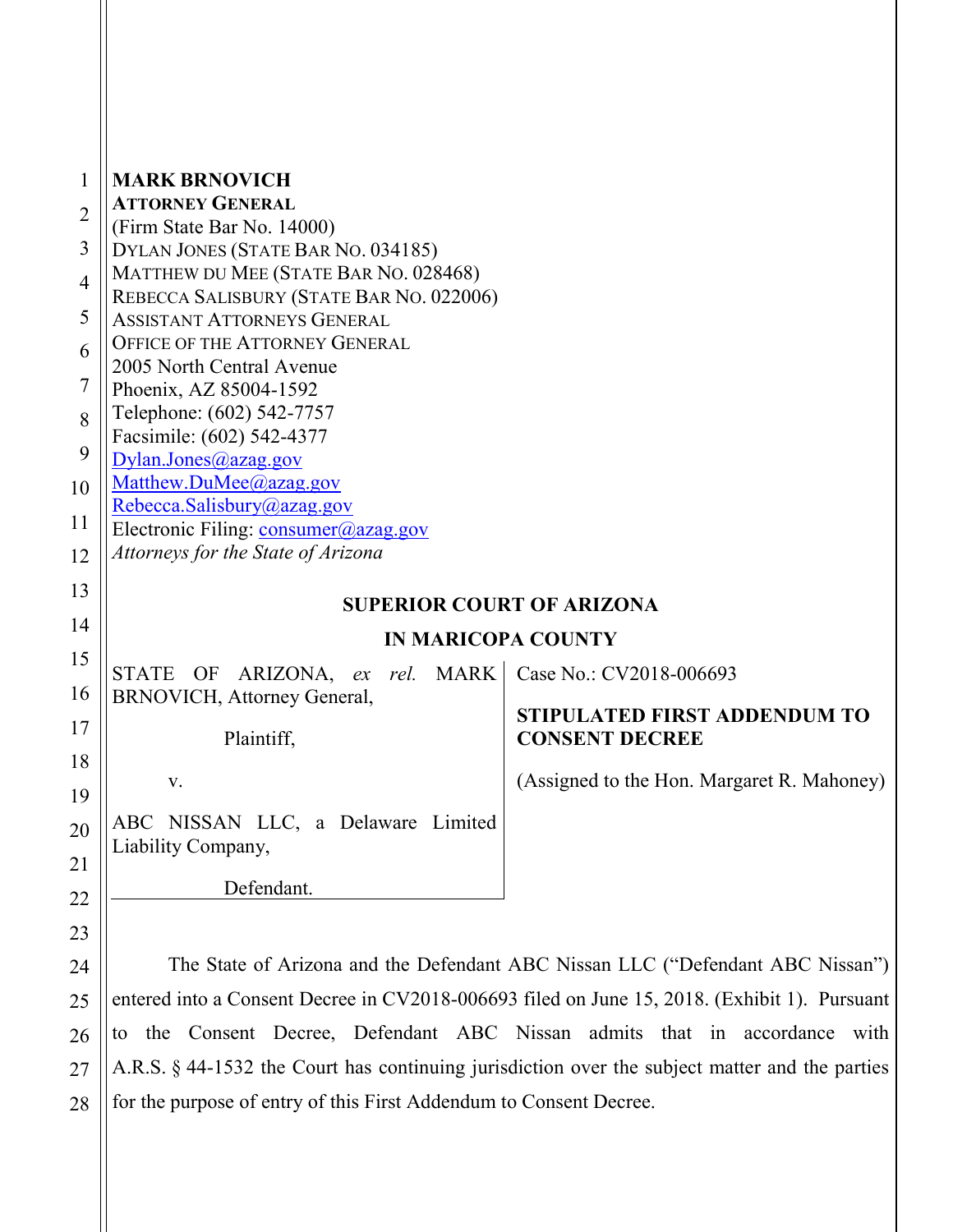## **I. PARTIES**

1

2

3

4

5

6

7

8

9

10

11

12

13

15

16

17

18

19

20

21

22

23

24

25

1. Plaintiff is the State of Arizona, *ex rel.* Mark Brnovich, the Attorney General of Arizona, who is authorized to bring this action under the Consumer Fraud Act, A.R.S. § 44-1521, *et seq.*

2. Defendant is ABC Nissan LLC, a Delaware limited liability company that currently engages in business at 1300 E. Camelback Road, Phoenix, Arizona 85014.

## **II. THE STATE'S ALLEGATIONS**

3. Paragraph eleven (11) of the June 15, 2018 Consent Decree issued in this case and attached as Exhibit 1, affirmatively requires Defendant ABC Nissan, among other provisions, to:

14 a. Engage in truthful and non-misleading advertising, regardless of the communication medium (i.e., print, mail, Internet, email, phone, etc.). All disclosures and disclaimers, including footnotes, must be clear, conspicuous, and in close proximity to the claims to which they apply.

b. Provide truthful information to prospective buyers who communicate with Defendant ABC Nissan, regardless of the communication medium (i.e., print, mail, Internet, email, phone, etc.).

c. Not advertise a price for a vehicle (including an "Internet Price") unless the categories of parties qualifying for the price are clearly and conspicuously disclosed. Defendant ABC Nissan may exclude tax, title, license, and a documentation fee from the price, but must prominently disclose this exclusion and must prominently disclose the amount of the documentation fee. Defendant ABC Nissan may not exclude mandatory "add-on" features or accessories that increase the price of the car above the advertised price.

4. The State alleges that ABC Nissan violated the above provisions of the June 15, 2018 Consent Decree by advertising prices that did not include the cost of mandatory dealer "add-on" features or accessories, subjecting them to enforcement and civil penalties under A.R.S. § 44-1532.

26 27 28

5. ABC Nissan denies the allegations.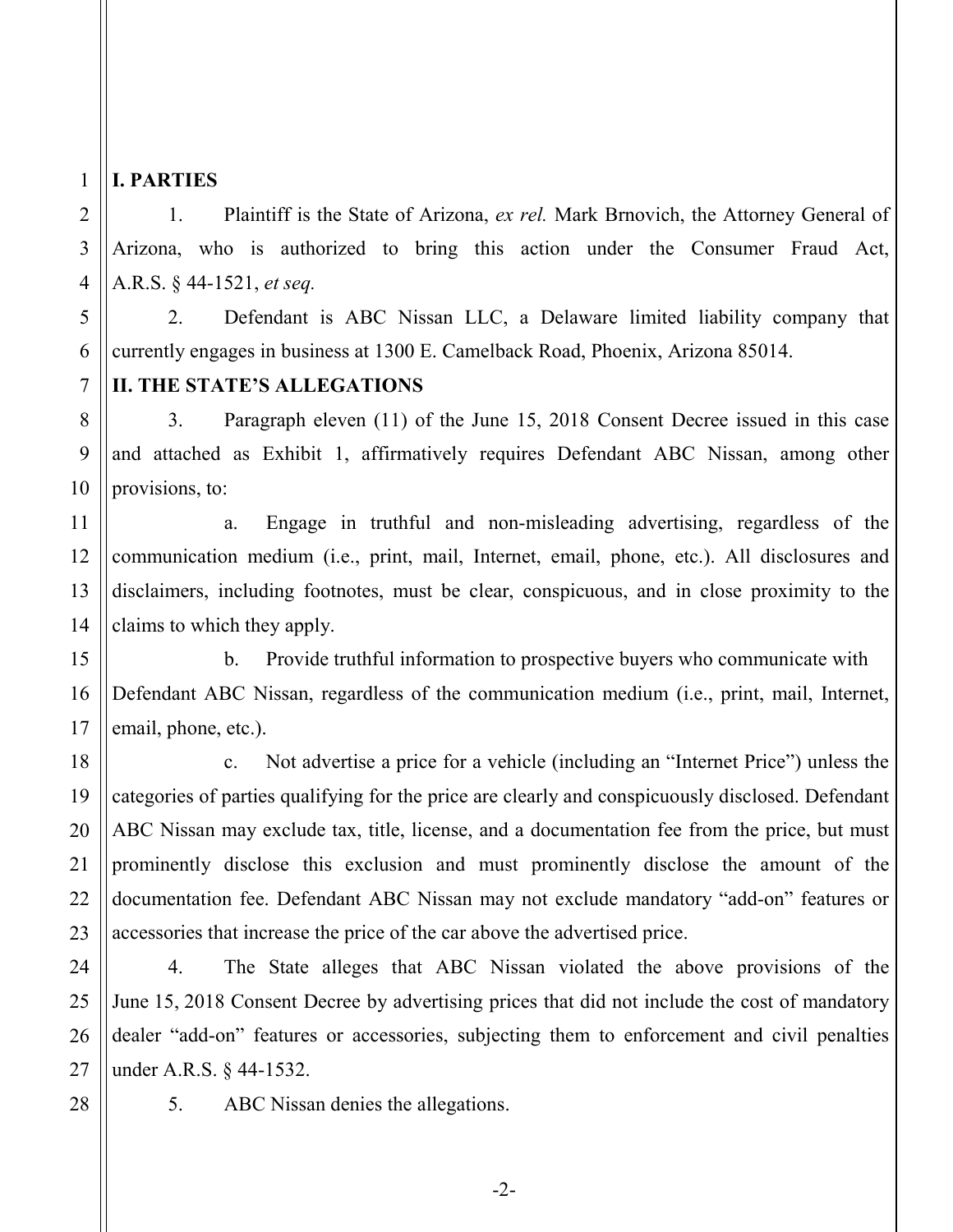### **III. INJUNCTION**

1

#### NOW, THEREFORE, IT IS ORDERED, ADJUDGED, AND DECREED:

6. Defendant ABC Nissan shall comply with the Arizona Consumer Fraud Act, A.R.S. § 44-1521*, et seq*. as it is currently written or as it is amended in the future.

7. Defendant ABC Nissan shall remove consumers from their telephone call list upon the consumers' first request.

8. Defendant ABC Nissan shall produce, distribute and implement a written policy regarding removing consumers from their call list, provide the policy to all personnel who make sales or marketing calls, and keep a written, signed and dated record of personnel's review of the policy.

9. Defendant ABC Nissan shall make reasonable efforts to refrain from making appointments to view a certain vehicle on a day when that vehicle is not available for test drive and sale. Defendant ABC Nissan shall make best efforts to inform any consumer with an appointment to view a certain vehicle, prior to the date of the appointment, when the vehicle has been sold prior to the date of the appointment. If a vehicle is sold earlier in the same day, Defendant ABC Nissan shall make reasonable efforts to alert consumers that the vehicle is no longer available prior to the consumers' visit to the Defendant ABC Nissan's sales location. Defendant ABC Nissan shall provide reasonable evidence of the date of vehicle sale or documenting the reason a vehicle is not present at the time of the appointment, upon the written request of the State.

10. For a period of six years from the Court's entry of this First Addendum to Consent Decree, Defendant ABC Nissan must make its business records available to the Attorney General or his authorized representative upon reasonable notice during business hours.

#### **IV. PAYMENT PROVISIONS**

11. Defendant ABC Nissan agrees to pay to the Attorney General the amount of \$100,000 in consumer restitution (the "Restitution Award") prior to entry of this First Addendum to Consent Decree, to be deposited into an interest-bearing consumer restitution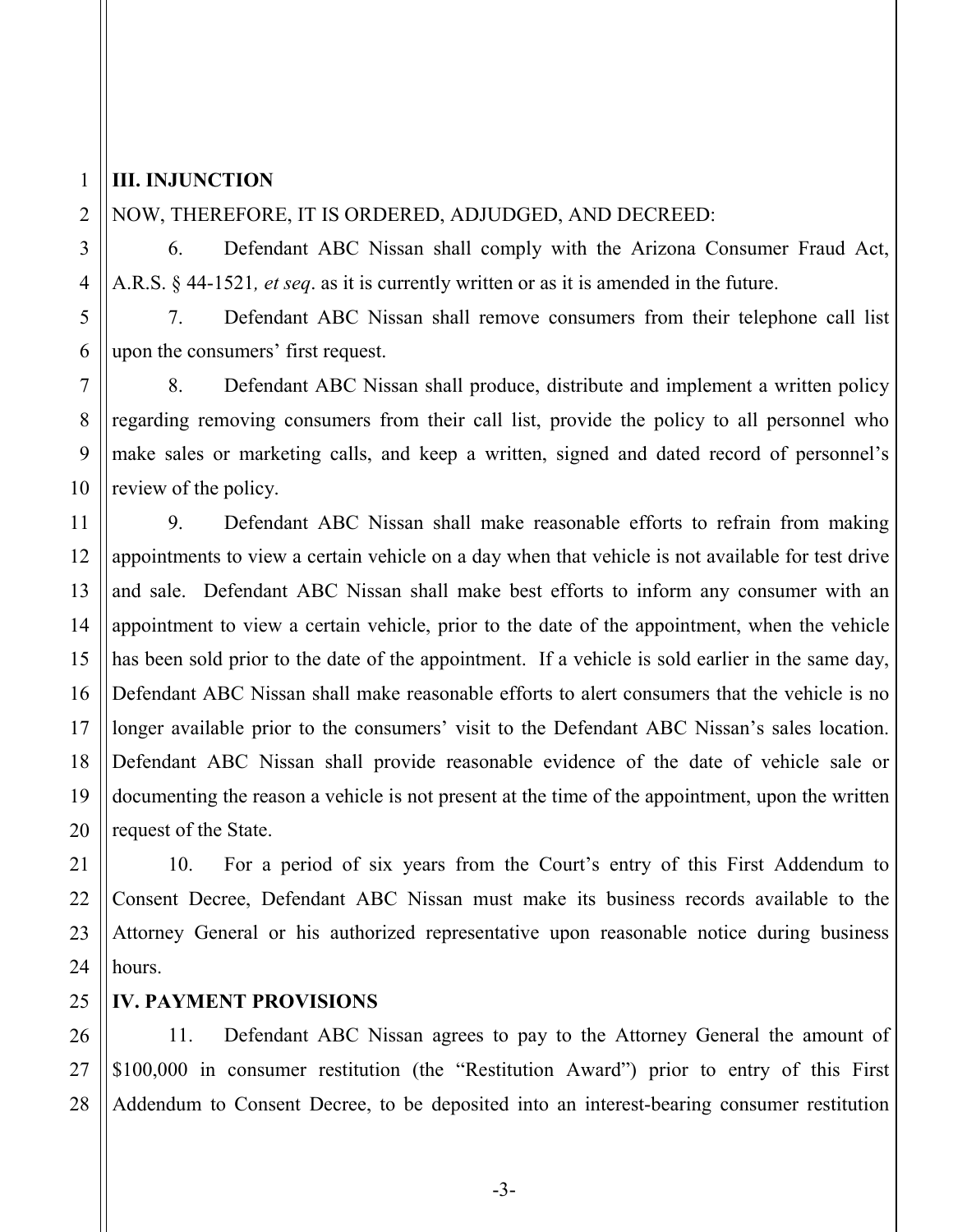2 3 4 subaccount of the Consumer Restitution and Remediation Revolving Fund, pursuant to A.R.S. § 44-1531.02(B). The Arizona Attorney General shall have sole discretion as to how and when restitution funds are distributed to consumers and the eligibility of any consumer to receive restitution.

12. Pursuant to A.R.S. § 44-1532, Defendant ABC Nissan agrees to pay to the Attorney General the amount of \$25,000 in civil penalties (the "Civil Penalty Award") prior to entry of this First Addendum to Consent Decree, to be deposited into the Consumer Protection-Consumer Fraud Revolving Fund pursuant to A.R.S. § 44-1531.01, and used for the purposes set forth therein.

13. Pursuant to A.R.S. § 44-1534, Defendant ABC Nissan agrees to pay to the Attorney General the amount of \$25,000 in attorneys' fees and costs prior to the entry of this First Addendum to Consent Decree, to be deposited into the Consumer Protection-Consumer Fraud Revolving Fund pursuant to A.R.S. § 44-1531.01, and used for the purposes set forth therein.

14. In the event the amount ordered as restitution herein is insufficient to provide full restitution to all eligible consumers, the restitution collected will be distributed to eligible consumers on a pro rata basis. In the event that any portion of the restitution ordered herein is not distributed to eligible consumers, such portion will be deposited by the Attorney General's Office into the Consumer Protection-Consumer Fraud Revolving Fund, pursuant to A.R.S. § 44-1531.02(B), and used for the purposes specified in A.R.S. §44-1531.01.

### **V. GENERAL TERMS**

15. "Effective Date" of this First Addendum to Consent Decree means the date it is entered by the Clerk of Court.

16. The terms and conditions agreed to by the parties in the original Consent Decree are still in full effect and shall be construed in harmony with this First Addendum to Consent Decree.

. . .

1

5

6

-4-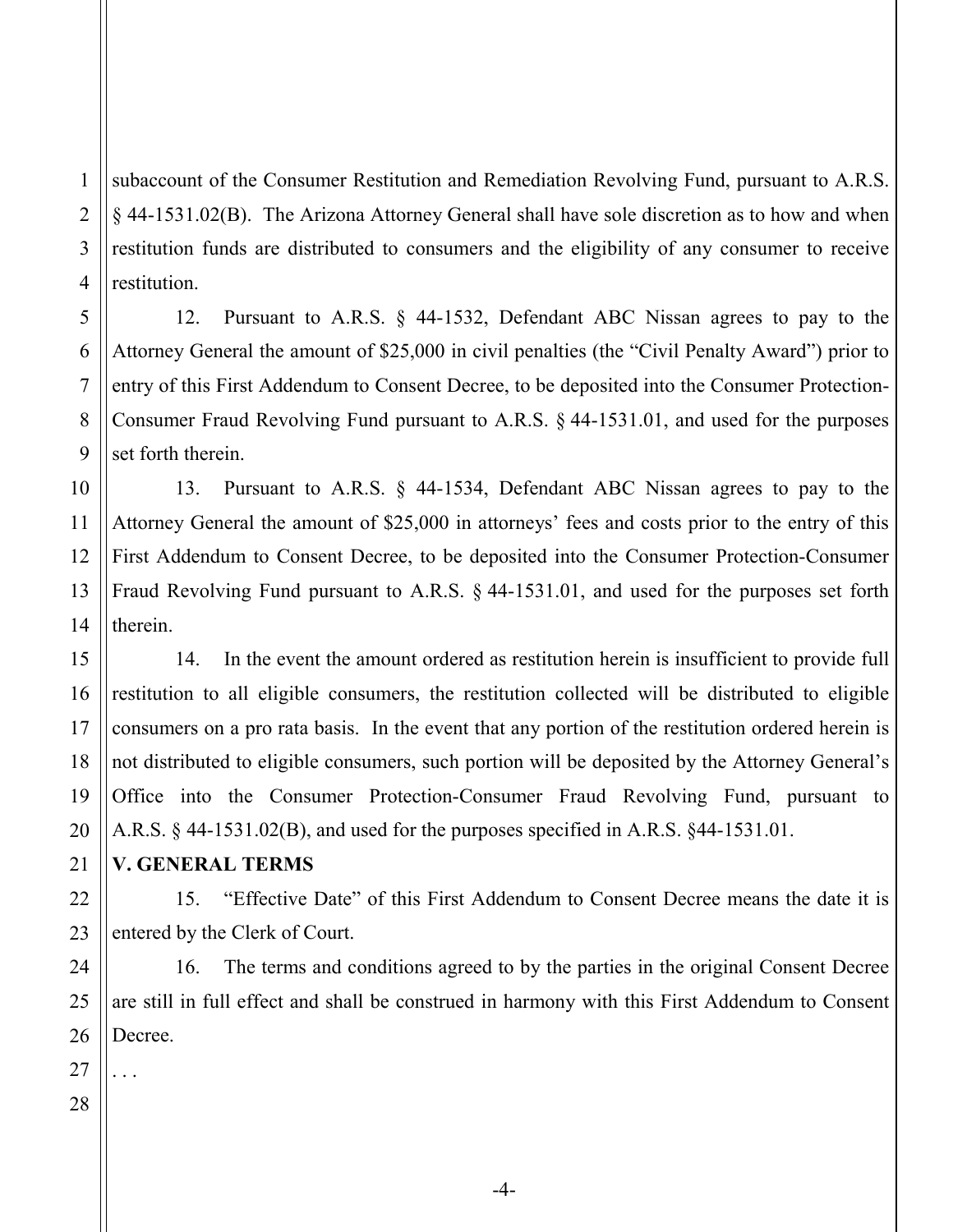17. Defendant ABC Nissan shall not represent or imply that the Attorney General, the State of Arizona, or any agency thereof has approved any of its actions in Arizona or has approved any of its past, present or future business practices in Arizona.

18. Nothing in this First Addendum to Consent Decree restricts any person or entity from pursuing a private action or asserting any available right or remedy against Defendant ABC Nissan.

19. This Court retains jurisdiction of this matter for the purposes of entertaining an application by Plaintiff, State of Arizona, for the further enforcement of the Consent Decree and First Addendum to Consent Decree.

20. This First Addendum to Consent Decree is entered as a result of a compromise and settlement agreement between the parties. Only the parties to this action may seek enforcement of this First Addendum to Consent Decree. Nothing herein is intended to create a private right of action by other persons or entities.

21. The State reserves the right to institute an action or proceeding to enforce the terms and provisions of the Consent Decree, and the First Addendum to Consent Decree, or to take action based on future conduct by Defendant ABC Nissan.

1

2

3

4

5

6

DATED this day of 2022.

Honorable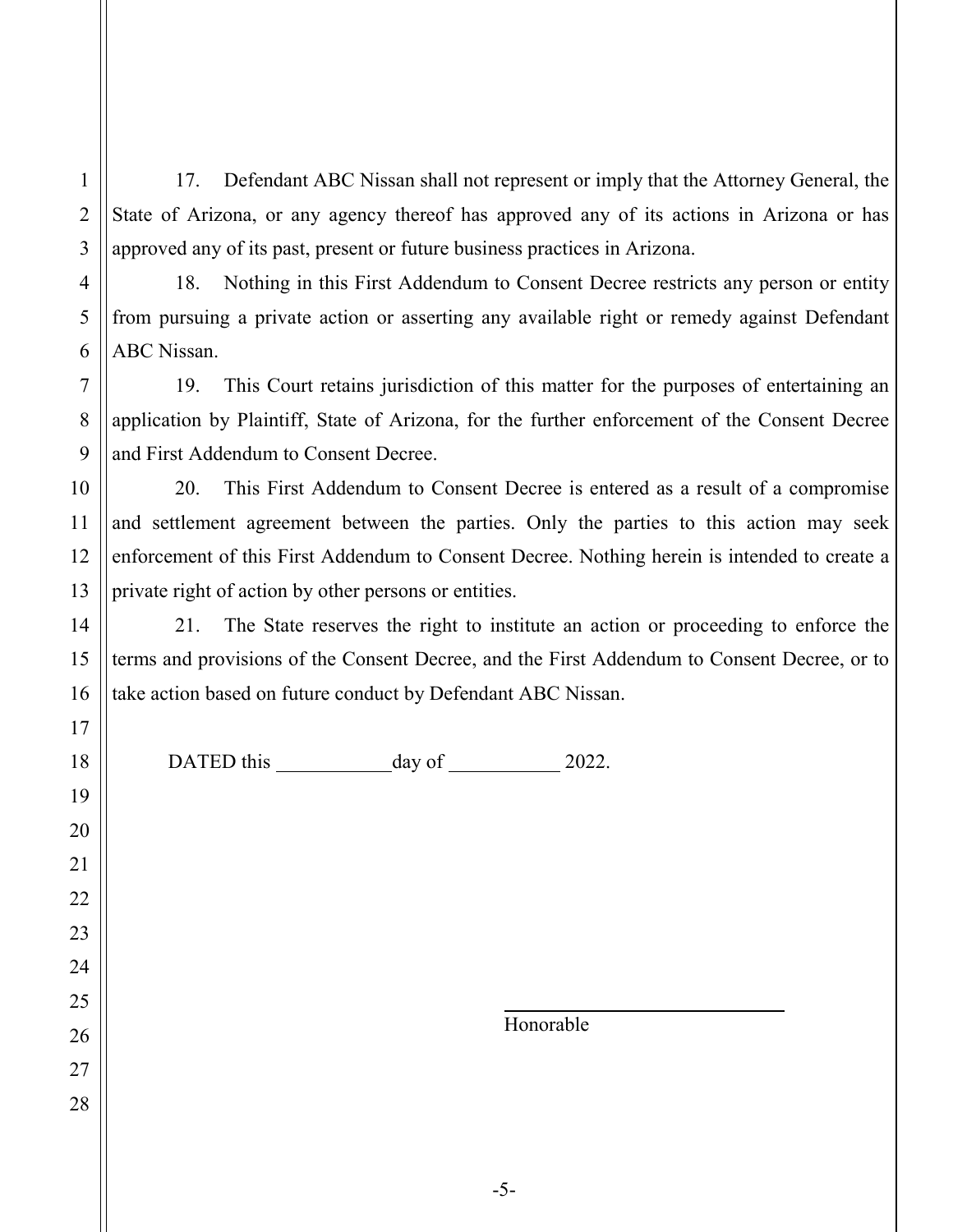#### **CONSENT TO FIRST ADDENDUM TO CONSENT DECREE**

1. Defendant ABC Nissan admits the jurisdiction of this Court and consents to the relief described above.

2. Defendant ABC Nissan states that no promise of any kind or nature whatsoever was made to induce it to enter into this First Addendum to Consent Decree and declares that it has entered into this First Addendum to Consent Decree voluntarily.

3. This First Addendum to Consent Decree is entered as a result of a compromise and a settlement agreement between the parties. Only the State may seek enforcement of this First Addendum to Consent Decree. Nothing herein is intended to create a private right of action by other parties; however, this First Addendum to Consent Decree does not limit the rights of any private party to pursue any remedies allowed by law.

4. Defendant ABC Nissan acknowledges that its acceptance of this First Addendum to Consent Decree is for the purpose of resolving a potential enforcement action by the State, and further acknowledges that this First Addendum to Consent Decree does not preclude any agency or officer of this State or subdivision thereof from instituting other civil or criminal proceedings as may be appropriate.

5. This Consent to First Addendum to Consent Decree may be executed in counterparts and be delivered by facsimile or electronic transmission, or a copy thereof, such constituting an original counterpart hereof, all of which together will constitute one and the same document.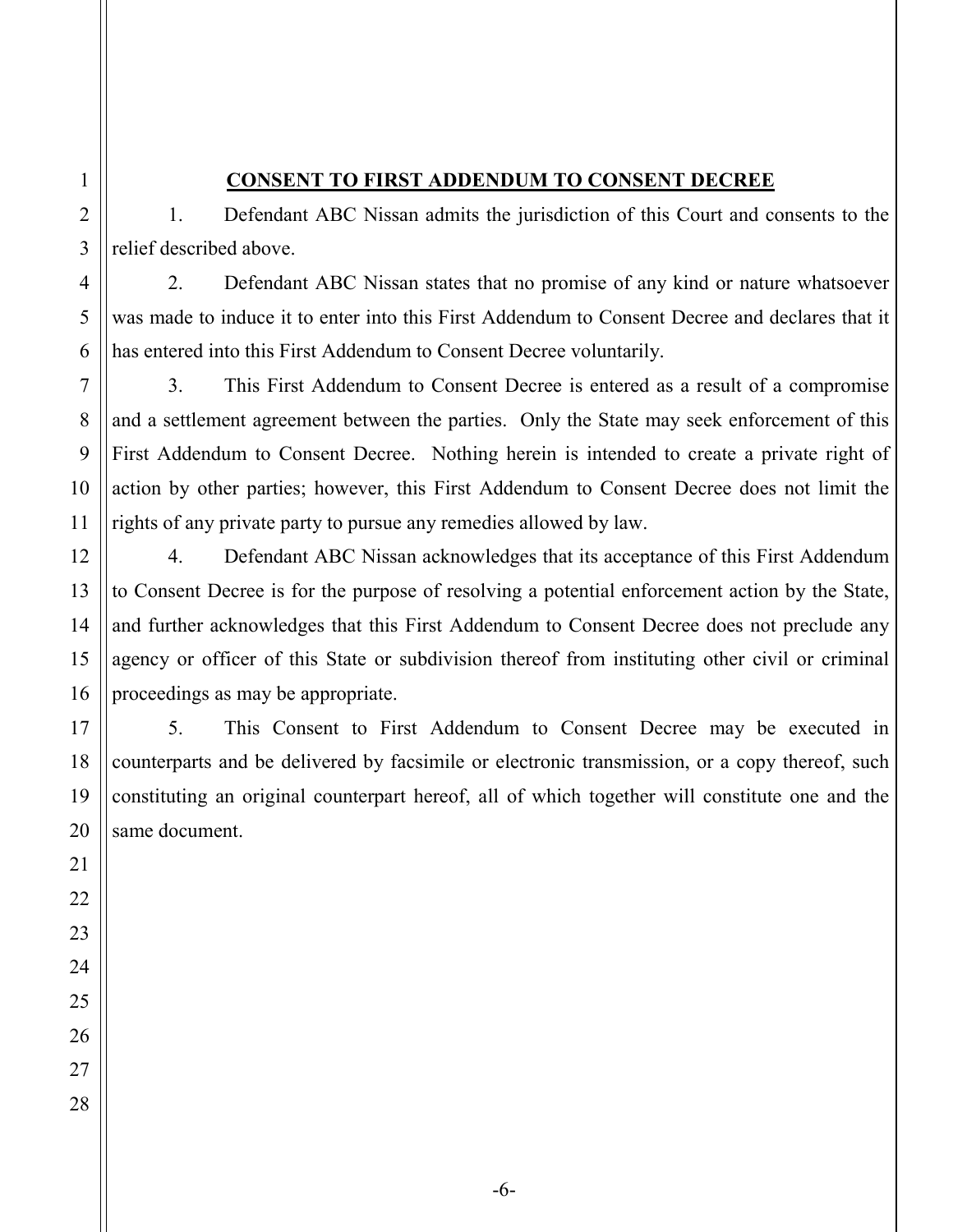6. Defendant ABC Nissan represents and warrants that the person signing below on its behalf is duly appointed and authorized to do so. **Defendant ABC Nissan LLC** GNGR By:  $[Name]$ ,  $[T$ *i*tle] Date: **APPROVED AS TO FORM AND CONTENT**: **MARK BRNOVICH Attorney General** By:  $\sigma$   $\gamma$   $\beta$ Dylan Jones Assistant Attorney General Attorneys for the State of Arizona **Clark Hill PLC** By:  $\frac{1}{2}$  Date:  $3-\frac{1}{6}\cdot\frac{1}{2}$  Darrell Davis Attorney for ABC Nissan LLC -7-